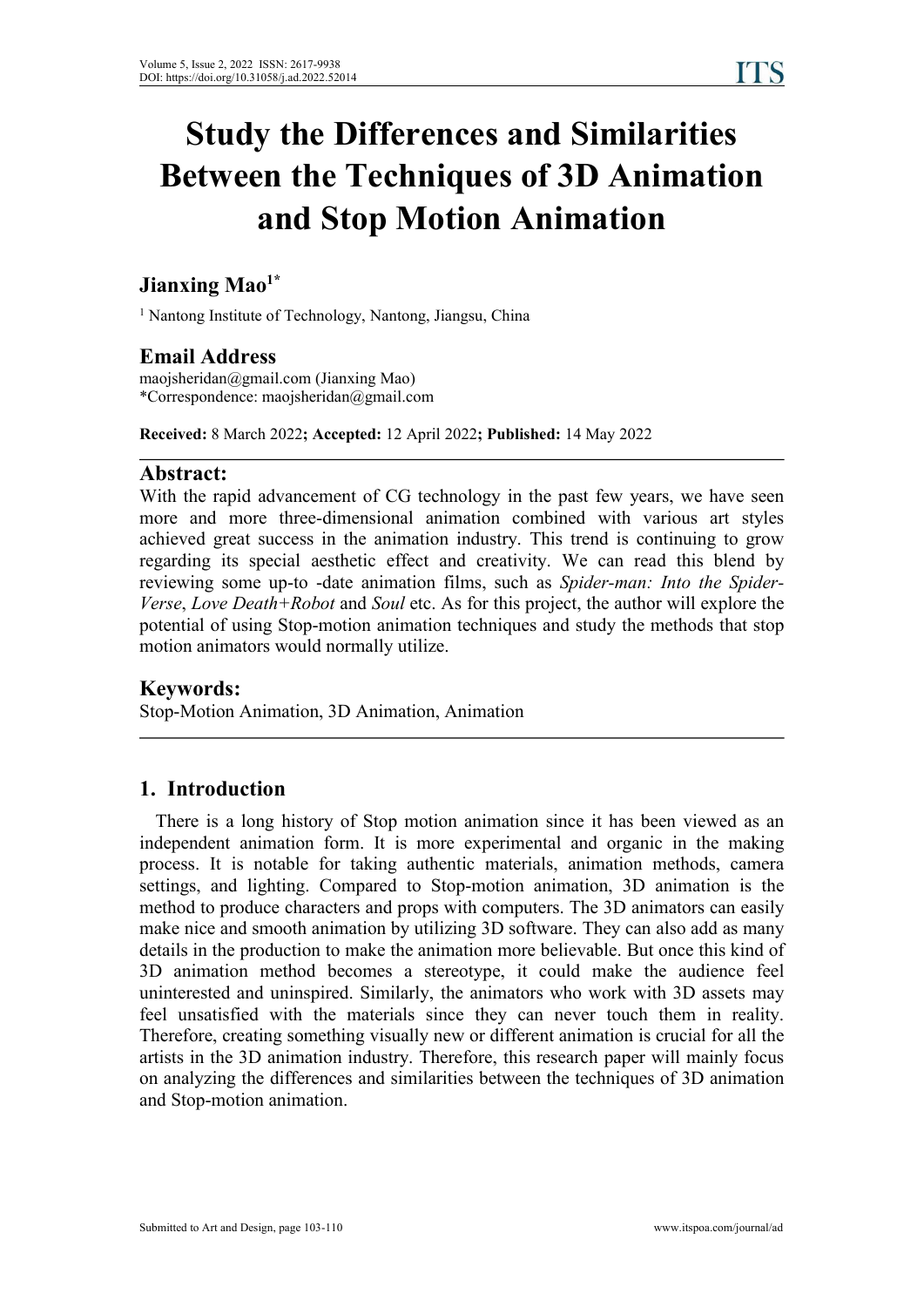## **2. Materials and Methods**

This article reviews the literature on 3D animation techniques and stop-motion techniques. Data from observation typical 3D animation and stop-motion animation and contrast experiments are analyzed, applying qualitative content analysis. Literature studies are carried out by collecting articles on stop motion animation journals, books, and articles found online. Observation studies will investigate stop motion animation and behind the scene videos in terms of the techniques and workflows. After obtaining these data, the author will apply the methods found from the data and conduct experiments by testing the stop-motion animation style movements and textures in Maya and evaluate the results.

Our goal for this research is to explore if we can combine stop-motion animation techniques into Maya animation to inspire creativity and vitality in the 3D animation industry. This research will be significant for the artists who want to take different solutions with their 3D animation works.

## **3. Stop-MOTION Animation and 3D Generated Animation**

#### *3.1. Stop Motion Animation Background*

The stop motion animation technique originates from early film exploration. During the silent film era, many filmmakers started to invent and study the methods for film making. Georges Melies made a great contribution to developing the film techniques including editing, multiple exposures and substitution photography etc. The new camera technique allows George to adjust or change the subject with the camera stopped when shooting a shot and reconnect the finished shots to the previous sequences (Gasek ) [1]. It turned out to be the prototype of stop-motion. In 1898, Albert E Smith and James Stuart Blackton made Humpty Dumpty Circus (Figure 1), which was an early example of stop-motion. This short animation utilized children's wooden toys to mimic the action of circus acrobats (Priebe 9) [2]. Since then, stop motion had reached a new plateau in the 20th Century. Harryhausen became a brilliant Stop motion leader who created a technique called Dynamation which allows stop motion animation and live-action to integrate (Maselli 56) [3]. In the film Jason and the Argonauts, Dynamation had been utilized as visual effects to give lives to the skeleton soldiers. Around the same period, the England Aardman animation studio created Wallace and Gromit by using the same method. The studio built its own stop motion animation style and had a remarkable achievement around the world. As a result, stop motion animation as an art form began to blossom and gained more popularity with audiences and artists.



*Figure 1*. *The Humpty Dumpty Circus 1908.*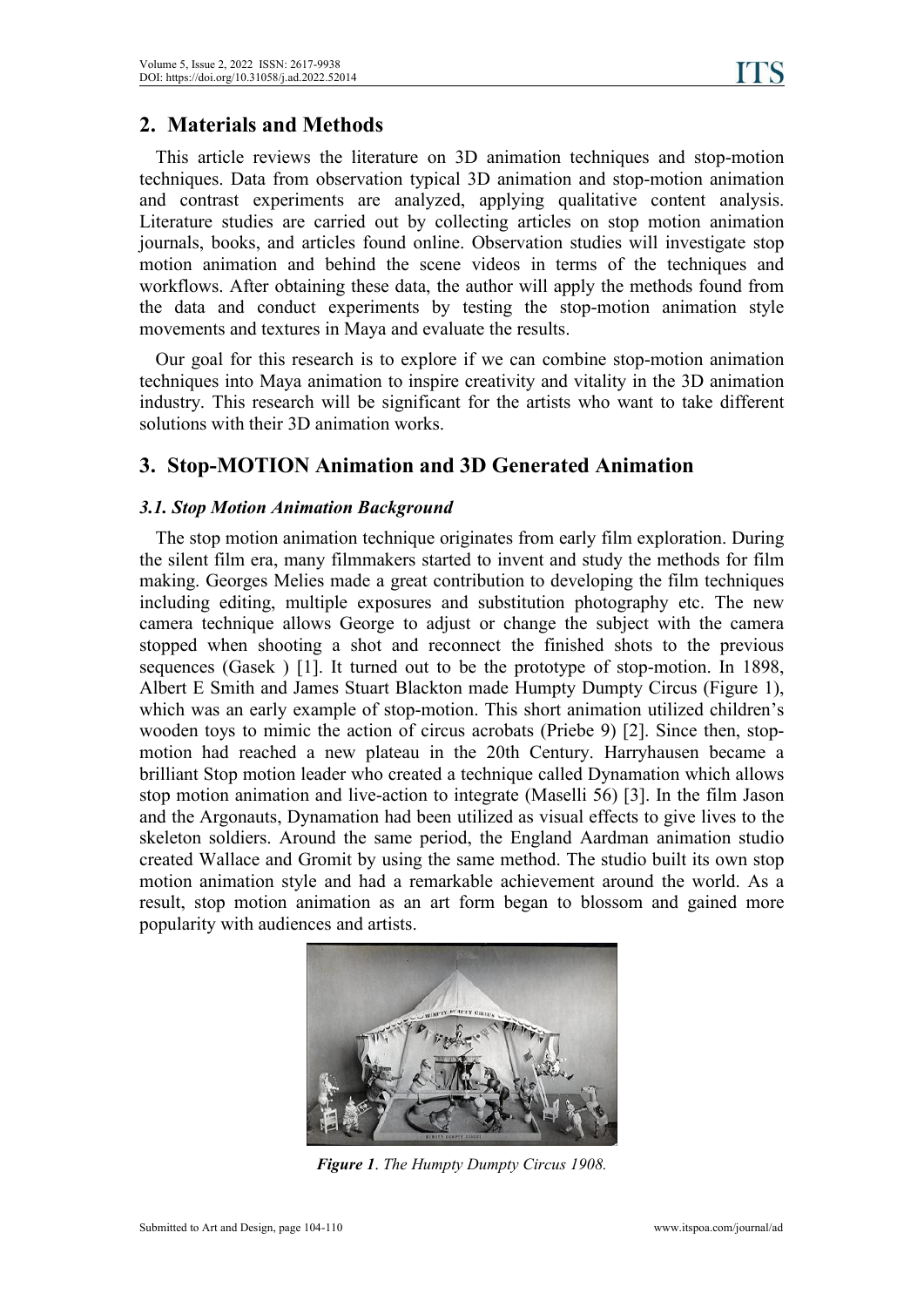#### *3.2. 3D Animation Background*

The development of 3D animation owned to computer technology. For a long time, many people regarded the computer as a calculating machine until in 1960, some inventions opened new paths for the computer to move into arts and creation area. Willian Fetter is one of the creators who bring the term computer graphics. His work *Boeing* utilized computer to produce 3D models of objects and the human body, which made him the father of 3D animation (Oppenheimer) [4]. When the time goes to 1971, the first 3D animation studios Triple-I were established. Lucas film founded graphics group department which had become Pixar studio in a few years later. From 1980s to 1990s, computer technology kept developing and 3D animation started to gain commercial success. In 1992, to make the film *Jurassic Park*, Lucas's company ILM took the advantage of 3D animation and composited the computer generated dinosaurs with live action, this film won the Academy Award for Best Visual Effects. In 1995, Pixar studio produced their first whole CG feature animation film *Toy Story*, which revealed the new chapter of 3D animation. Since then, video game industry, scientific area, advertising and the other mediums were exploiting 3D animation in their production, which greatly enriched 3D animation industry.

## **4. 3D and Stop Motion Animation Techniques Analyses: Similarities and Differences**

#### *4.1. Adjusting Model Methods*

For Stop motion animation, the animator will manually adjust every pose of the characters and use monitors to check the movements between the closed frames. If the character needs to do a jump, the animator will find a rig attached to it and support its weight. Due to the gravity principle, the animator sometimes have to use some tie downs to keep the model stable on the stage. In addition, the stop motion animators also developed their tools for adjusting the model in the animation making process. The stop motion animator Tim Allen stated that they would use a dob stick, a piece of steel (Eduplastilina 1:36- 2:27) [5]. This tool will help the animators to create subtle movements of the puppets by putting one side of the stick to the center gravity of the puppets and another side to the ground. So the animators can push or pull the stick to get tiny movements for the puppets. For 3D animation, the animator only need to control the rig in 3D software. The rig is equipped with controls that allows the animator to drag them and change characters' pose. When the gesture is settle down, the animator can select all the controls and key the position of the model and the data will be recorded in the 3D software. If the animator wants to change some poses later, they can return to polish these key frames and change them directly. In addition, some 3D animators and studios also use 3D software plugins to store or manage their animation. These plugins are similar to a library that could keep many key poses of characters. Therefore, it could help 3D animators to block their animations quickly and work more efficiently.

On the contrary, stop motion animators don't have this luxury to change the gesture freely if the animation sequence is finished. 3D animators also can use graph editor to adjust the timing and spacing of the animation. This editor enables them to create some precise movements, including slow in and slow out, overshoot and testing the scene's rhythm.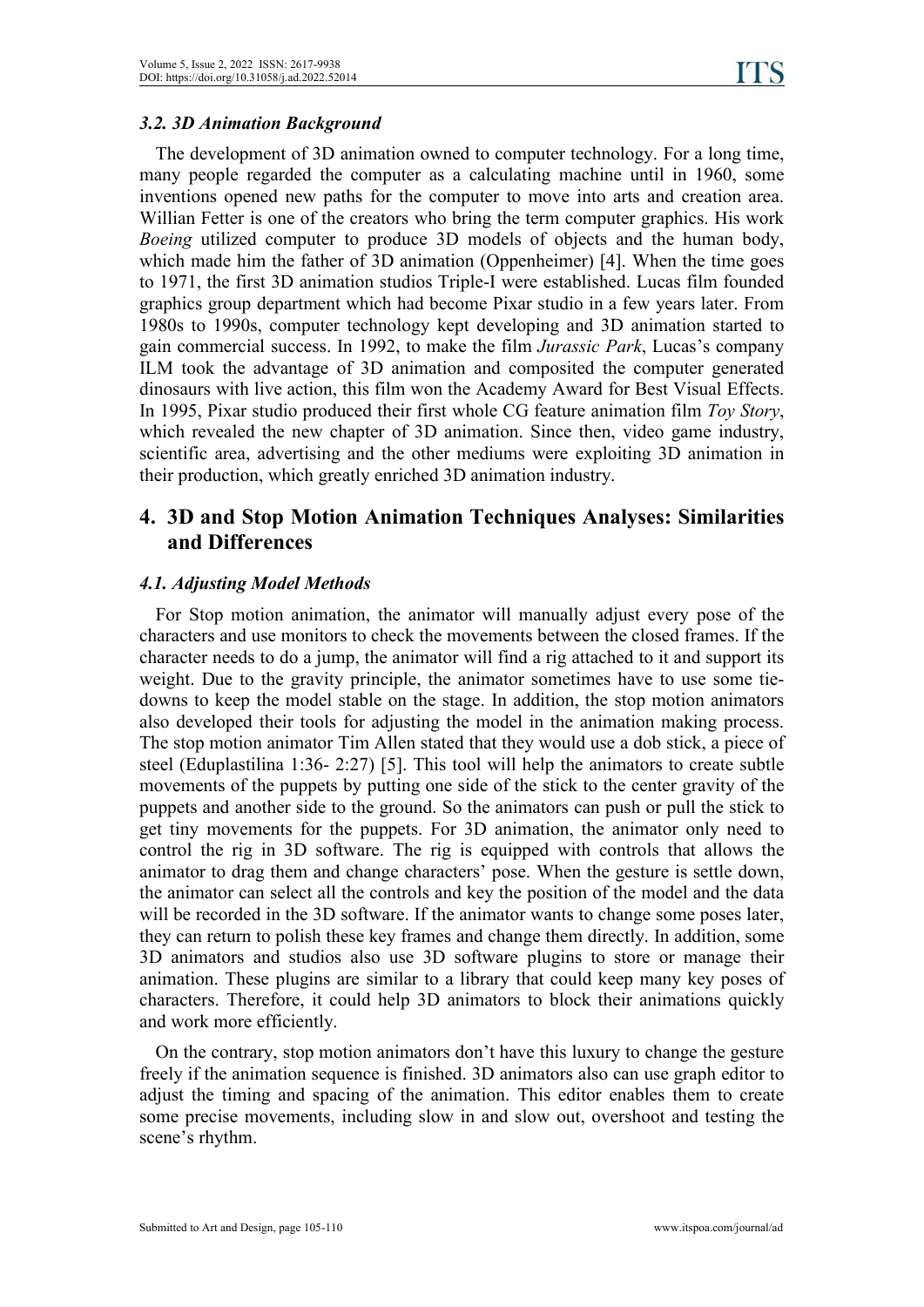#### *4.2. Camera Moves*

In CG animation, the artists can create a digital camera in 3D software, so the animators are free to move camera at any place in the scene. They can adjust and key the camera as they are animating the characters. By using graph editor, they could speed up or slow down the camera movements. For some complicate and smooth camera movements, the animator can use the curve tool to create the path and attach the digital camera to it. Nevertheless, the camerawork in stop motion animation is a tough part. As the stop motion animator Barry Purves mentioned in one of his book, if a camera move were to adjust to every change in speed of the animation it wouldn't flow (Purves, 181) [6]. For the stop motion animators, they will need to cooperate precisely with the cameraman, otherwise the character's movements would probably go back and forth,which will distract the audiences. So what the stop motion animators will do is to do a great planning for the camera movement in early stage, and match the characters to the camera speed.

#### *4.3. Shooting on Ones and Twos*

In animation industry, it is controversial that if shooting on ones is better than shooting on twos. Shooting on ones and twos (TIFF 0:00- 0:58) [7] means that you either take one frame of the movie per motion or two frames of the movie each motion in the action (Figure 2). In 3D software, when you key an object from one place to another place, it will generate a smooth transition by default. This feature strongly influences how CG animation looks. For example, the 1995 *Toy story* is shooting on ones, which is 24 frames per second. It helps to show a lot of motion details about the characters. However, for a stop motion animation, the shooting solution can be vivid. Some stop motion animators choose to shoot on twos or threes for budget and efficiency issue. For Aardman studio, Dug Calder who is working in Aardman states that they prefer shooting on doubles, unless the character moves fast, they will shoot on ones(Purves, 156). Besides that, you will find some stop motion are shooting on ones. For example, the Laika studio's films and the stop motion animation films made by Tim Burton are good examples to illustrate this point in the early times. It seems that both methods are good to use as long as they fit to the story style.



*Figure 2***.** *Shoot on Ones and Twos (Gromek).*

## **5. Stop Motion Animator's Techniques**

#### *5.1. Hands-On Process*

Sayoko Kinoshita, the organizer of the Hiroshima animation festival indicated that the stop motion animation created by the animators' warmth hands has the magic to communicate the characteristic so that the other animation doesn't have (Purves,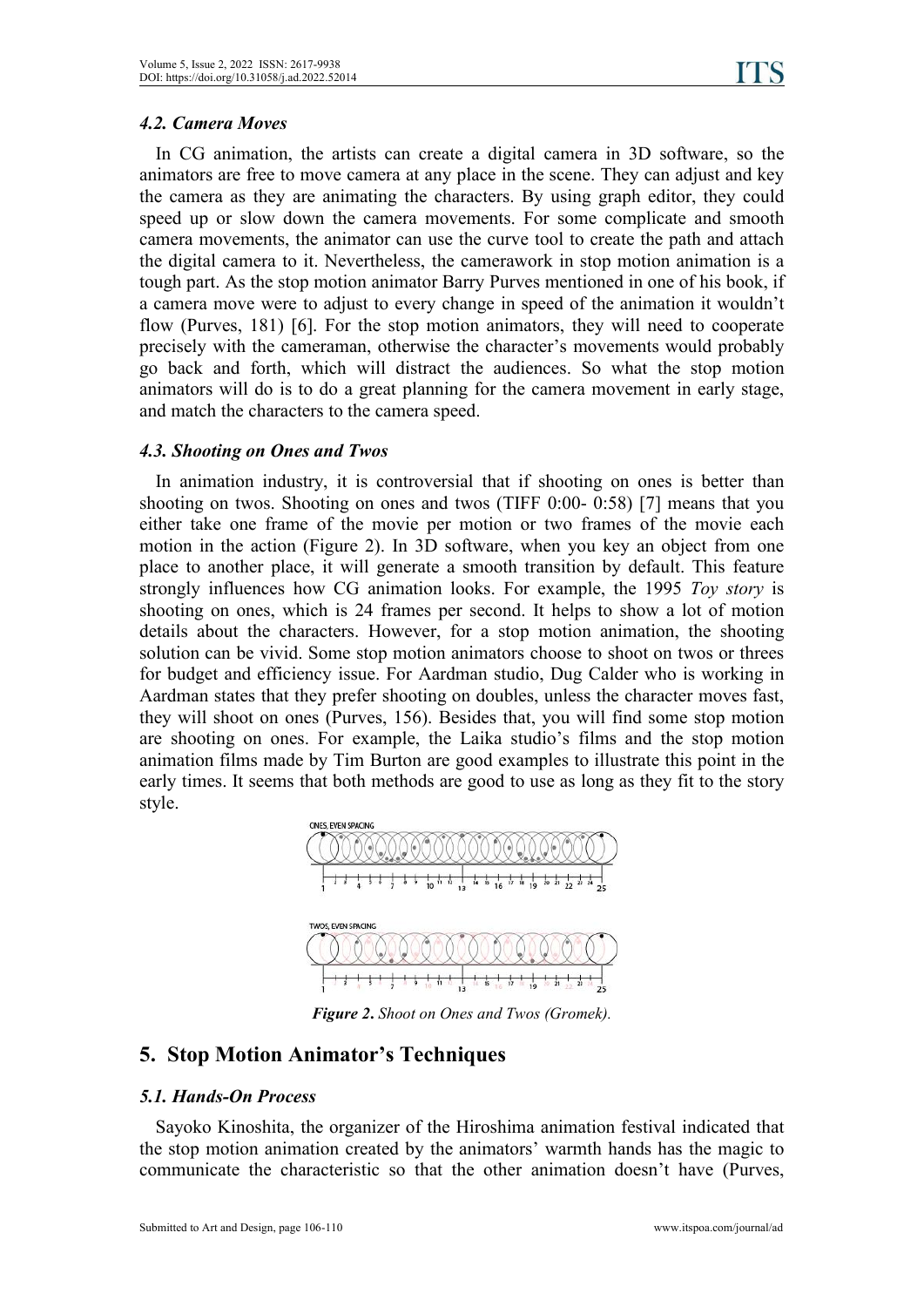35)[8]. The human touch plays an importantrole in stop motion animation. If we look back to old time craftsmen's works, they don't have advanced technology, but they use their hands to change the simple materials to great sculptures or architectures. Nowadays, despite technology dilutes the connection between human beings and craft, we are still touched and marveled when appreciating craftsmen works. In <sup>19th</sup> century, the Arts and Crafts movement's motto was 'Head, hand and heart(Cumming) [9], which can be related to stop motion animation. Hand-made feature is where stop motion animation is unique, because it inherited this craftsman spirit. The handmade quality is through all the process in stop motion animation. It is noticeable that when a stop motion animator is working on a shot, the animator is always standing, moving around or squeezing himself to adjust the pose of the model. The stop motion animator is fully using his of her instinct to make the animation. However, for CG artists, they could not touch their model personally, they are usually sitting in front of their computers and relying on the keyboards, digital pen and mouses to do their work, which is a more stationary work style. Therefore, it seems that the handmade quality enriches the aesthetic value to stop motion animation and the pure emotion and feelings of the animator are also being transformed to the puppets.

#### *5.2. Working Mindset*

In reality, we are always being influenced by our surrounding environment. We can tell what is real or not. To some extent, these things are also shaping how we think and behave. According to the previous research, we have already known most stop motion animators work in solo mode, which means the animator is in charge of every characters and props movements. This working method could take longer considering the camera or lighting problems. Actually, it is not an efficient work solution, but it gives the animator more time to immerse himself or herself to think about the characters' performance as a whole. Because for stop motion animation, the characters and props are real objects, the animator will need to accustom themselves to the set. Ethan Marak who is a stop motion animator mentioned that the energy of human interaction with the physical world is what the CG animation are missing (Purves, 202) [10].This demonstrates that when animators are animating a stop motion animation or a CG animation, they might have different mindset. Physicality is playing the power behind this phenomenon, it also works for the audiences. Therefore, once the stop motion animator really can see and touch the character, it will better intrigue their instinct to finish the animation task.

#### *5.3. Simplicity*

The great architect Mies Van der Rohe presented "less is more" as his motto in 1947 ("Minimalism") [11]. In architecture, "less" means higher artistic pursuit to technique and structure; In that case, the architect can express and present the essence of the objects with their skills. "More" represents the deep consideration of details and need of functionality. This idea greatly influenced arts, including architecture, painting, music, literature and animation. For stop motion animation, we rarely see complicated and dazzling effects that computer animation shows good advantage.Instead, we will see the simple characters with strong human feelings. Adam Eliot's stop motion animation films are perfect examples to express the simplicity but also show a powerful characters at the same time. In his film *Mary and Max,* he chose to use clay as the main material and figured out a concise method to show the characters performance. Unlike the other animation that strength every movement of the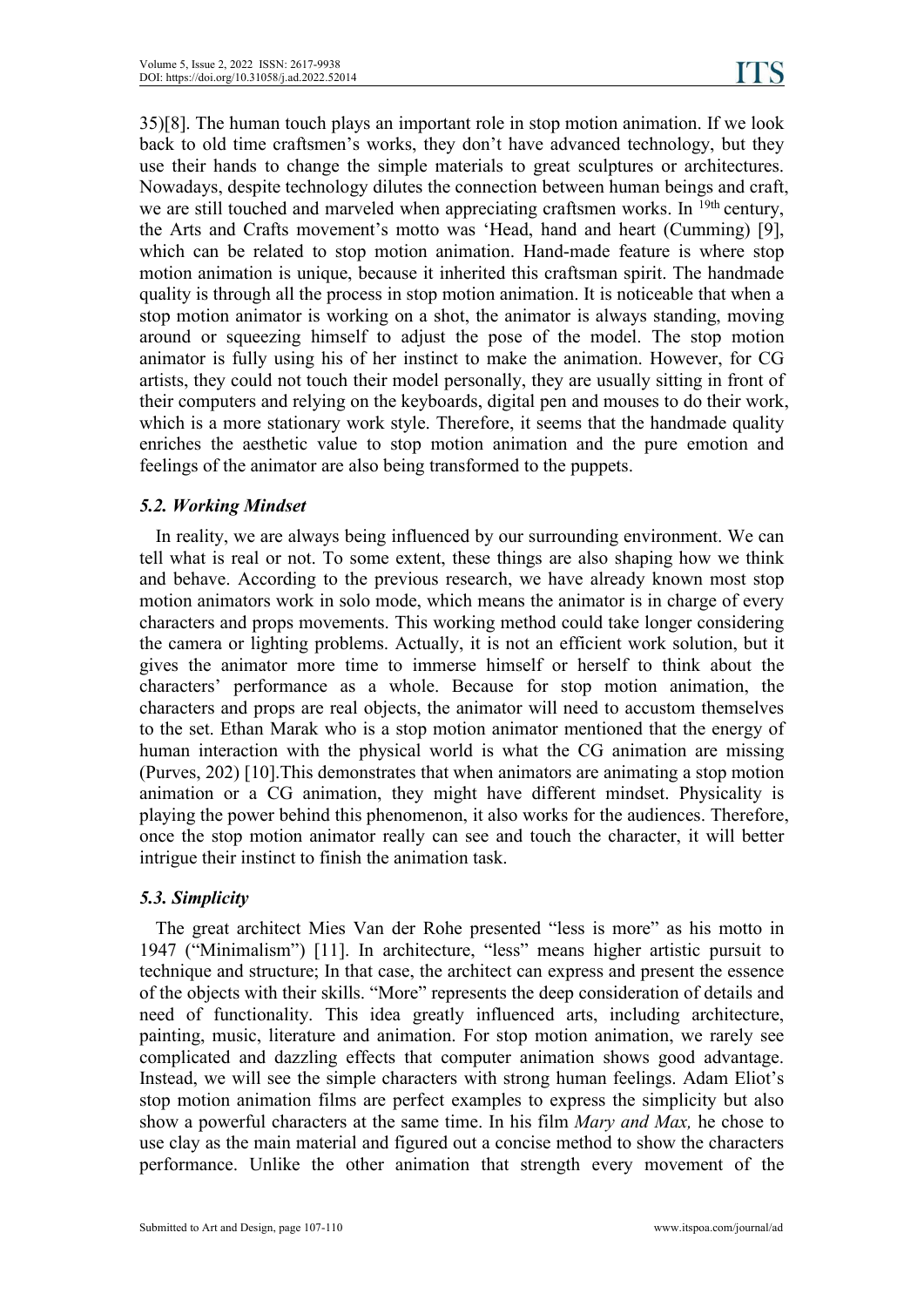characters, Adam keep them stand and stare a lot (Purves, 157) [12]. This concept is also exploited by Aardman studio. In *A Shaun The Sheep Movie,* the animator choose to utilize simple action, for instance, characters blinks are commonly used to communicate the ideas since there is no dialogue in the whole film. In Wes Anderson's *Isle of Dogs* stop motion film, the stop motion animator Tim Allen discussed that the Wes style of movement is always direct and clear. Even though an experienced animator has to learn to not to put the commonly used animation tricks, such as overlapping and drag. Conversely, the current 3D animation trend is going to the other direction. The 3D animators put more energy to every details of the characters' movement to strength the believability. Sometimes, putting this details are good effort. Bur they could lose their vision in some cases. Therefore, simplicity appears to have a great referential value for the other animation forms.

#### *5.4. Texture Movement*

As we have mentioned in the first part of this research paper, stop motion animation is special for its various materials, making stop motion animation more diversified and interesting. In addition, the texture movements brought by hands on the puppet also boost the charm of stop motion animation. This trait adds extra richness of the characters' performance. For Claymation, it is clear that the finger prints showed on the model surface brings some tiny changes to the animation. It is unavoidable because the animators need to adjust the model by hand frame by frame. However, this could be viewed as a style of Claymation. If we look at the other types of stop motion animation, we might not see the finger prints, but the subtle texture movement is still there. This texture movement identifies that they are made by human hands, it also becomes to be a special narrative language of stop motion animation. On the country, CG animators may found themselves need to face the smooth and grey texture models when they are making a shot, which could block their inspiration and visions.

#### *5.5. Stop Motion Animator's Challenges*

The big challenge may come from the rise of digital technology. Because stop motion animation is still a labor consuming and complex production, the stop motion animator will usually spend more time setting up the scene. For example, when Aardman studio is shooting the film *Wallace & Gromit in TheCurse of the Were- Rabbit,* they employed 30 animators and worked on 30 sets at the same time, this film took 5 years to complete, the scene vegetable garden consumed hundreds of vegetable and leaves, and it also costs plentiful clay. Such a great effort paid by the whole team, the animators can only produce 3 seconds stop animation per day (chuckthempvieguy 1:09-1:16) [13]. In addition, stop motion animation has strict requirements for the animators, they had to be really careful and focus on their work. Otherwise, they will remake the whole scene since there is no remedy for the mistakes when they are shooting on the shot.

On the contrary, the CG animators always can have the opportunities to make some adjustments about their animation later. And 3D technology shows more flexibilities on visual effects and simulation than stop motion animation. It's a fast and efficient workflow that will bring huge commercial benefits. Therefore, we can say this trend gives the stop motion animation a big challenge. But it also pushes the stop motion animators to explore the new methods for the future of stop motion animation. For example, Laika studio and Aardman studio have already utilized 3D printing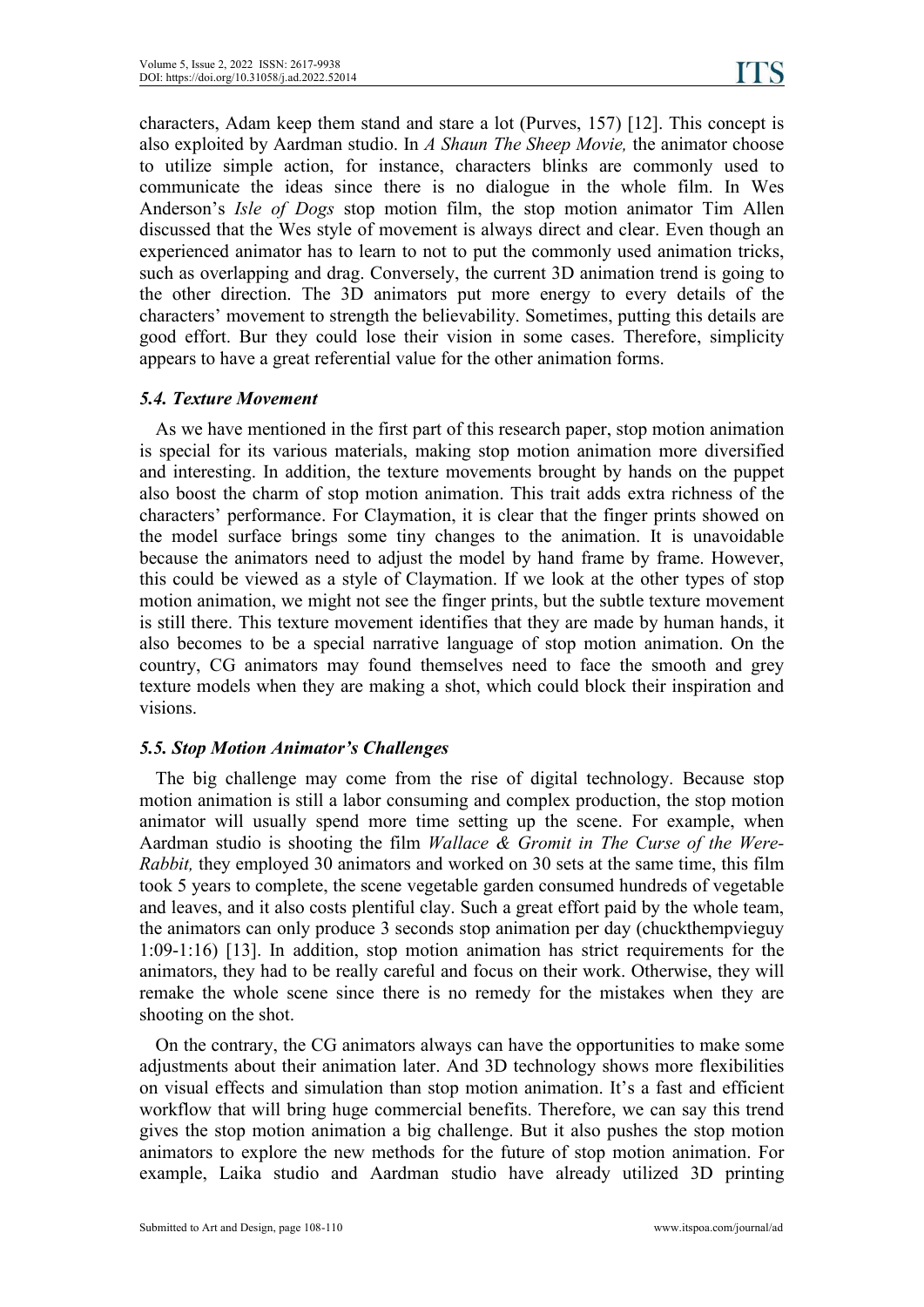technology to help them to make their films, which is a great exploration (Noguchi 4:46-5:44) [14]. This interesting combination enlightens more and more artists to get into stop motion animation industry at the same time. If we look from this perspective, the 3D trend promotes stop motion animation as well.

## **6. Conclusions**

The present study proposed several aspects comparisons between stop motion animation and 3D animation. Analyzing these similarities and differences would help us to understand the uniqueness of stop motion animation techniques. The aim of this research is not to use CG animation to replace stop motion animation, its goal is to see how stop motion animation techniques can enrich 3D animation and how to bring new ideas to Cg animation world.

The future researchers can do more cg animation tests with the stop motion technique on lip sync, effects and shape transformation animation. Another exciting area is exploring how stop motion technique can be brought to 3D VR set. The Cg animator will model and animate the character as stop motion animation artists do in reality. This will help to close the gap and it enables the cg artists to get closer to the characters and feel the characters. On the other hand, it can liberate the cg artists from the stationary work lifestyle and make them more energetic and creative.

## **Conflicts of Interest**

The author declares that there is no conflict of interest regarding the publication of this article.

## **Funding**

This research received no specific grant from any funding agency in the public, commercial or not-for-profit sectors.

## **References**

- [1] Gasek, Tom. Frame by Frame Stop Motion : NonTraditional Approaches to Stop Motion Animation, CRC Press LLC, 2011. ProQuest Ebook Central. Available o nline: https://ebookcentral.proquest.com/lib/iadt-ebooks/detail.action?docID=468 9069 (accessed on 15 March 2022).
- [2] Priebe, K.A. The Art of Stop-Motion Animation,1st ed; Thomson Course Technology PTR, Boston, MA, 2007; pp. 05-10; 1598632442.
- [3] Maselli, V. The Evolution of Stop-motion Animation Technique Through 120 Years ofTechnological Innovations. *International Journal of Literature and Arts,* 2018, 6(3), 54-62, DOI: 10.11648/j.ijla.20180603.12.
- [4] Oppenheimer, R.; William, F.E.A.T. 1960s Computer Graphics Collaborations in Seattle. ACADEMIA, 2005. Available online: https://www.academia.edu/780122 4/William Fetter E A T and 1960s Computer Graphics Collaborations in S eattle (accessed on 15 March 2022).
- [5] Eduplastilina, director. 6 Stop Motion Secrets Revealed by Tim Allen. YouTube, Available online:www.youtube.com/watch?v=RPkalYzDa5c&t=147s (accessed on 17 February 2019).